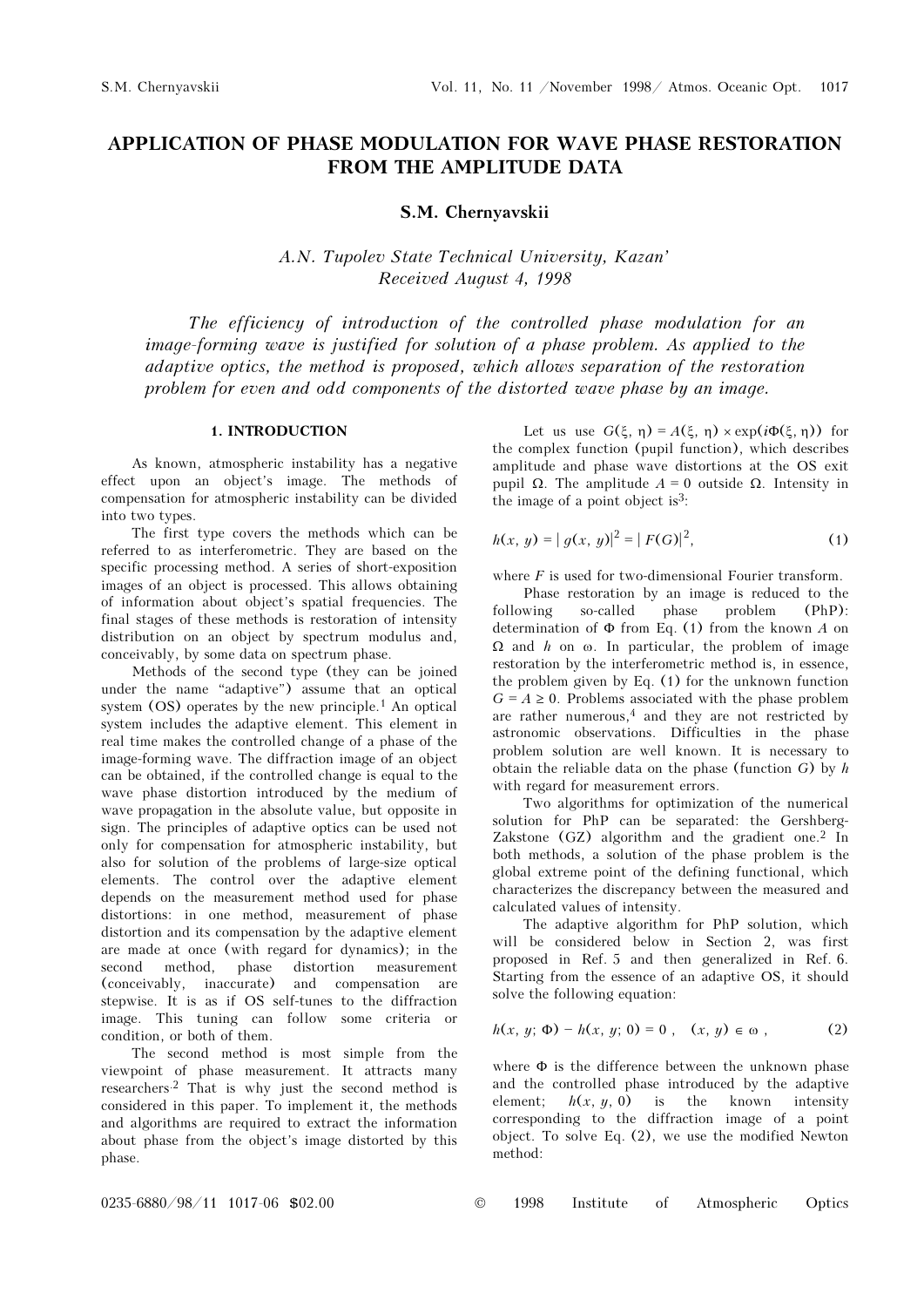$$
h(x, y; \Phi_n) - h(x, y; 0) =
$$
  
=  $\delta h(x, y; 0) = h'(x, y; 0) \delta \Phi_n$ ,  $(x, y) \in \omega$ , (3)

where  $\delta h$  is a variation of h at the point  $\Phi = 0$  due to  $\delta\Phi$ . A variation  $\delta\Phi_n$  is just this controlled phase, by which  $\Phi$  should be changed with the help of the which  $\Phi_n$  should be changed with the help of the adoptive element. The algorithm  $(3)$  can be realized if adaptive element. The algorithm (3) can be realized, if the derivative  $h'(x, y; 0)$  is the reversible operator. A narrower version of the algorithm (3) can be considered. Let us present the phase distortion as a truncated series by some system of basis functions:

$$
\Phi = \sum_{s=1}^{n} \zeta_s \, \Phi_s \,. \tag{4}
$$

Then PhP is reduced to determination of the coefficients (modes)  $\zeta_s$ . The algorithm (3) can be realized if the derivatives  $\frac{\partial h}{\partial \zeta}$  are linearly realized if the derivatives  $\partial h/\partial \zeta_s$  are linearly independent on ω. Just the problem of mode restoration by the algorithm (3) was considered in Refs. 5 and 6.

Sections 2 and 3 of this paper prove the efficiency of the use of the fixed controlled wave phase modulation for solution of the phase problem. In addition, it is shown in Section 3 that if the PhP defining functional is taken as a discrepancy of wave functions (rather than amplitudes) and the method of "dimensionality increase" is applied, then the optimization methods for PhP solution become more numerous.

### 2. RESTORATION OF THE EVEN AND ODD COMPONENTS OF THE WAVE FRONT

Let us present the phase of the pupil function as

 $\Phi = \Phi^1 + \Phi^2,$ 

where  $\Phi^1(-\xi, -\eta) = -\Phi^1(\xi, \eta)$  is the odd component of Φ, and  $Φ^2(-\xi, -η) = Φ^2(\xi, η)$  is the even one. The components can be expressed in terms of Φ as follows:

$$
\Phi^{1}(\xi, \eta) = \frac{\Phi(\xi, \eta) - \Phi(-\xi, -\eta)}{2},
$$
  

$$
\Phi^{2}(\xi, \eta) = \frac{\Phi(\xi, \eta) + \Phi(-\xi, -\eta)}{2}.
$$

As to the known amplitude A of the pupil function, let us assume that it is an even function on the exit pupil. Let us also assume that there is a possibility to introduce a fixed controlled action upon the pupil function. This action is reduced to multiplication of the pupil function by the phase factor  $G_{\theta} = e^{-i\alpha\varphi(\xi, \eta)}$ , where the real function  $\varphi(\xi, \eta)$  defines the character of the phase action, and the real coefficient  $\alpha$  defines the magnitude of this action. For example, measurement of the intensity  $h(x, y)$  in the plane with the coordinate  $\alpha = z$ , parallel to the focal plane, rather than in the focal plane itself, is

tantamount to introduction of the phase modulation defined by the function

$$
\varphi(\xi, \eta) = (\xi^2 + \eta^2)/2 = \rho^2/2.
$$

References 5 and 6, if considered from this viewpoint, apply the modulation of the type of defocusing, and it is shown that at  $z = 0$  the modes of particular components do not affect  $\delta h$ . Consequently, they cannot be restored from solution of the problems given by Eqs.  $(3)$  and  $(4)$ .

Let us introduce the following shorthand symbols:

$$
C = F(A \cos \alpha \varphi), \quad S = F(A \sin \alpha \varphi)
$$
  
F<sub>n</sub>( $\Phi$ ) = F( $\Phi$ A cos  $\alpha \varphi$ ),  
F<sub>S</sub>( $\Phi$ ) = F( $\Phi$ A sin  $\alpha \varphi$ ).

With regard for the designations, the function  $q(x, y)$ in the OS focal plane with the pupil function  $G(\xi, \eta) = A(\xi, \eta)exp(i\Phi(\xi, \eta))$  and at phase modulation can be written in the following form:

$$
g(\Phi) = F(G_0 A e^{i\Phi}) = F_n(e^{i\Phi}) - iF_S(e^{i\Phi}).
$$

At  $\Phi = 0$ , the function  $g(0) = C - iS$ , and the variation  $\delta q(0)$  at the point  $\Phi = 0$  as a response to the variation δΦ is equal to

$$
\delta g(0) = F_n(i\delta\Phi) - iF_S(i\delta\Phi) .
$$

Let us consider the expression for the variation  $\delta h$ depending on whether  $\varphi$  is even or odd.

1. The function  $\varphi$  is even. The C and S are also even functions, while  $F_C(\Phi)$  and  $F_S(\Phi)$  are real even or imaginary odd functions depending on whether Φ is even or odd. The intensity variation  $\delta h$  as a response to the wave front variation  $\delta \Phi$  at the point  $\Phi = 0$  is defined by the following expression:

$$
\delta h = 2 \text{Re } g^*(0) \delta g(0) =
$$
  
\n
$$
= 2 \text{Re } (C + iS) [F_n(i\delta \Phi) - iF_S(i\delta \Phi)] =
$$
  
\n
$$
= 2C [F_n(i\delta \Phi^1) + F_S(\delta \Phi^2)] +
$$
  
\n
$$
+ 2S [-F_n(\delta \Phi^2) + F_S(i\delta \Phi^1)] =
$$
  
\n
$$
= 2 \begin{pmatrix} C \\ -S \end{pmatrix}^T \begin{pmatrix} F_n(i\delta \Phi^1) + F_S(\delta \Phi^2) \\ -F_S(\delta \Phi^2) + F_n(i\delta \Phi^1) \end{pmatrix} =
$$
  
\n
$$
= 2 \begin{pmatrix} C \\ -S \end{pmatrix}^T \begin{pmatrix} F_n & F_S \\ -F_S & F_n \end{pmatrix} \begin{pmatrix} i\delta \Phi^1 \\ \delta \Phi^2 \end{pmatrix},
$$
  
\n(5)

where the symbol T is used for transposition,  $\begin{pmatrix} F_n & F_S \\ -F_S & F_n \end{pmatrix}$  $-F_S F_n$ is the matrix of linear operators of transformation over the vector of functions  $\begin{pmatrix} i\delta\Phi^1 \\ \delta\Phi^2 \end{pmatrix}$ . At  $\alpha = 0$ , the function  $S = 0$ ,  $F_S$  is zero operator, and

$$
\delta h = 2CF_n(i\delta\Phi^1) .
$$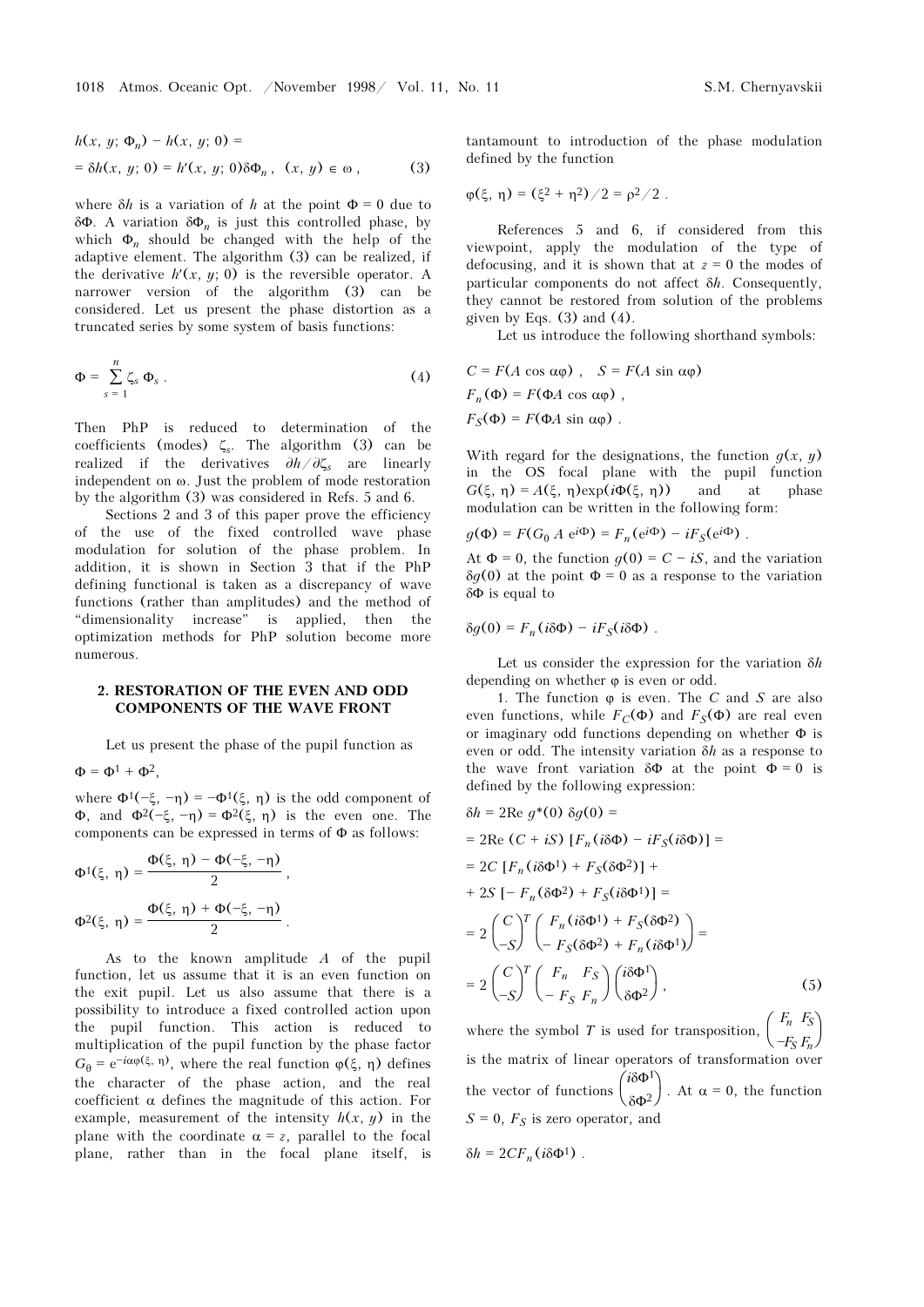This equality can be reversed with good accuracy:

 $\delta \Phi^1 = (2i)^{-1} F^{-1} [C \delta h^1 / (\gamma + C^2)]$ ,

where  $\gamma \approx 0$  is the positive regulating parameter which excludes division by zero.

Thus, at  $\alpha = 0$  the algorithm (3) allows restoration of only odd wave front components. In other words, without application of modulation, the algorithm (3) does not restore even components of wave front.

At  $\alpha \neq 0$   $\delta h = \delta h^1 + \delta h^2$ , where

$$
\delta h^1 = 2 \begin{pmatrix} C \\ -S \end{pmatrix}^T \begin{pmatrix} F_n \\ -F_S \end{pmatrix} (i\delta \Phi^1);
$$
  

$$
\delta h^2 = 2 \begin{pmatrix} C \\ -S \end{pmatrix}^T \begin{pmatrix} F_S \\ F_n \end{pmatrix} (\delta \Phi^2) .
$$
 (6)

The equality (3) breaks into two equalities for respectively odd and even components of the wave front:

$$
h^{1}(\Phi) - h^{1}(0) = \delta h^{1}(0) \text{ and } h^{2}(\Phi) - h^{2}(0) = \delta h^{2}(0).
$$
\n(7)

Realization of the algorithm (7) depends on the properties of the transformations  $\delta \Phi^1 \rightarrow \delta h^1$  and  $\delta \Phi^2 \rightarrow \delta h^2$ . The condition  $\delta h^1 = 0$  is tantamount to  $\delta \Phi^2 \to \delta h^2$ . The condition  $\delta h^1 = 0$  is tantamount to stating that vectors  $\begin{pmatrix} C \\ -S \end{pmatrix}$  $\begin{pmatrix} C \\ -S \end{pmatrix}$  and  $\begin{pmatrix} F_n \\ -F_S \end{pmatrix}$  $-\frac{r}{F_S}$  (iδ $\Phi$ <sup>1</sup>) are normal at any  $(x, y) \in \omega$ . At the points where  $CS \neq 0$ , this is tantamount to the equalities

$$
F_n i\delta \Phi^1 = k^1 S \quad \text{and} \quad -F_S i\delta \Phi^1 = k^1 C \tag{8}
$$

where  $k<sup>1</sup>$  is the odd function determined through  $\delta \Phi$ <sup>1</sup>. If the set, on which  $CS \neq 0$ , has zero measure, then it follows from Eq. (8) that the set of zeros of the transformation  $\delta \Phi^1 \rightarrow \delta h^1$  is not very wide.

Similar reasoning shows that the set of zeros of the transformation  $\delta \Phi^2 \to \delta h^2$  is determined by the equalities

$$
F_n \ \delta \Phi^2 = k^2 C \quad \text{and} \quad -F_S \ \delta \Phi^2 = k^2 S \ , \tag{9}
$$

where  $k^2$  is the even coefficient of proportionality. It is different for every function  $\delta \Phi^2$ , for which  $\delta h = 0$ . In particular,  $\delta \Phi^2 = k = \text{const}$  satisfies Eq. (9). But this case is of no interest, because it is sufficient when the even component of phase is known accurate to a constant term. And again we discover that the set of zeros for the second transformation given by Eq. (7) is not very wide.

It follows here from that the algorithm (7) at  $\alpha \neq 0$  can be realized for restoration of wave front modes, and the proper choice of  $\alpha$  and the function  $\varphi$ can provide for linear independence of partial derivatives  $\partial h/\partial \xi_s$ . It is also possible to choose  $\alpha$  and  $\varphi$ for every mode in such a way that derivatives will be not only linearly independent, but also their Gram matrix will be well-posed.

2. In spite of the function  $\alpha\varphi$  defining the phase modulation, let us consider the sum  $\psi + \alpha \varphi$ , where  $\psi = 0$  at the polar angle in the pupil plane having the value within the range  $[0, \pi)$  and  $\psi = \pi$  with the polar angle in the range  $[\pi, 2\pi)$ , while  $\varphi$  is the odd function. For example, a controlled total inclination of the wave front gives the odd function  $\varphi = \beta x + \gamma y$ , it can be created by parallel transfer of the coordinate system in the plane of intensity recording  $h$  by the vector  $(-\beta, -\gamma)$ .

At such modulation, the product  $Ae^{i(\psi + \alpha\varphi)} =$  $= (Ae^{i\psi}) e^{i\alpha\varphi}$  has the odd amplitude  $A_1 = Ae^{i\psi}$  and the even phase  $\varphi$ . The functions C, S,  $F_n$ , and  $F_S$  have the following properties: S,  $F_n$ (δΦ<sup>1</sup>) and  $F_S$ (δΦ<sup>2</sup>) are even real functions, while C,  $F_S(\delta \Phi^1)$  and  $F_n(\delta \Phi^2)$  are odd imaginary functions. With regard for the above-said,

$$
\delta h = 2 \text{ Re } (C^* + iS) [F_n(i\delta\Phi) - i F_S(i\delta\Phi)] =
$$
  
= 2 \text{ Re } (iC^\* - S) [F\_n(\delta\Phi) - i F\_S(\delta\Phi)] =  
= 2 (iC^\* - S) [F\_n(\delta\Phi^1) - i F\_S(\delta\Phi^2)] ;  

$$
A_1 \delta\Phi^1 \cos \alpha\phi - A_1 \delta\Phi^2 \sin \alpha\phi = F^{-1} \left[ \frac{(iC^* - S)\delta h/2}{\gamma + (iC^* - S)^2} \right].
$$
  
(10)

If measurements are done at two different modulations, such that the determinant  $\begin{vmatrix} \cos(\alpha_1\varphi_1) \sin(\alpha_2\varphi_2) \\ \cos(\alpha_2\varphi_2) \sin(\alpha_2\varphi_2) \end{vmatrix} = \sin(\alpha_2\varphi_2 - \alpha_1\varphi_1) \neq 0$ , then these measurements allow unambiguous determination of  $\delta\Phi^1$  and  $\delta\Phi^2$  from Eq. (10). Consequently, the Newton method can be fully used in the problem of subsequent compensation of the wave front.

As we found, restoration of even and odd modes by the algorithm (7) can be done separately. It may be used to decrease the problem dimensionality by choosing the basis from even and odd functions. Thus, the Zernike basis initially consists of even and odd functions. Piecewise linear functions form very convenient basis. Let the exit pupil be divided into  $2n$ equal subapertures  $\Omega_s$ , and the apertures  $\Omega_s$  and  $\Omega_{s+n}$ ,<br>s = 1 and a contrally symmetric. Let the wave  $s = 1, \ldots, n$ , are centrally symmetric. Let the wave front is given by the linear law  $\Phi_s = \alpha_s + \beta_s \xi + \gamma_s \eta$  on<br>O If  $\alpha$  is the characteristic function on O counl to  $\Omega_s$ . If  $\chi_s$  is the characteristic function on  $\Omega_s$ , equal to unity on  $\Omega_s$  and zero outside  $\Omega_s$  then the following unity on  $\Omega_s$  and zero outside  $\Omega_s$ , then the following functions form the basis: functions form the basis:

 $\chi_s$ ,  $\chi_s$  ξ,  $\chi_s$  η,  $s = 1, \ldots, 2n$ .

Let us construct the new basis of them:

$$
(\chi_s + \chi_{s+n}), (\chi_s + \chi_{s+n}) \xi, (\chi_s + \chi_{s+n}) \eta,
$$
  

$$
(\chi_s - \chi_{s+n}), (\chi_s - \chi_{s+n}) \xi, (\chi_s - \chi_{s+n}) \eta,
$$
  

$$
s = 1, ..., 2n,
$$

which consists of even and odd functions. Due to transition to the new basis, the problem dimensionality is halved. Other combinations of subapertures could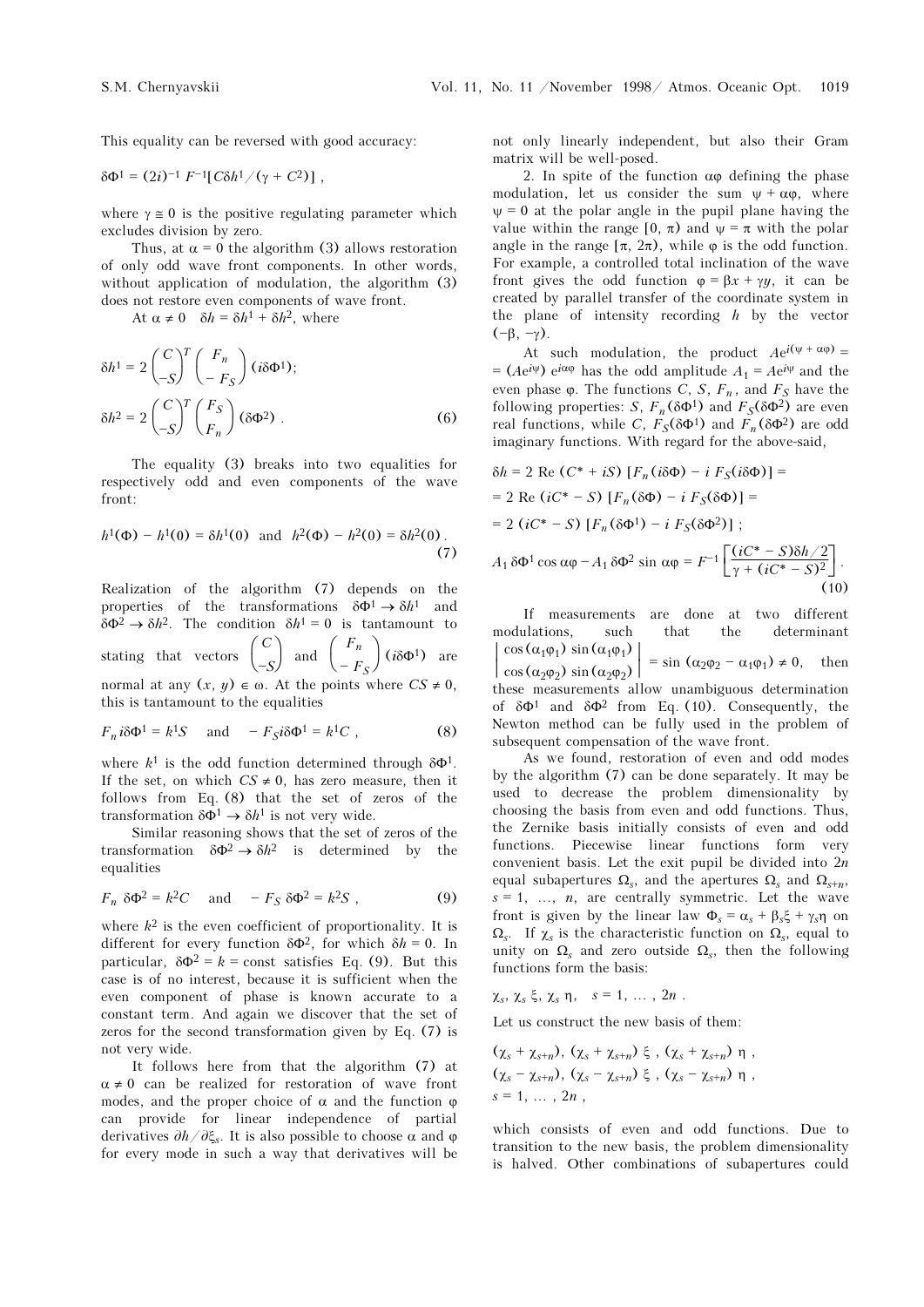also be formed, in order to construct the basis consisting of even and odd functions. This reasoning is also applicable to the odd number of subapertures.

### 3. OPTIMIZING METHOD FOR SOLUTION OF THE PHASE PROBLEM

Let us consider the pupil function  $G$ , the product  $GG<sub>0</sub>$ , and the Fourier transform  $F(GG<sub>0</sub>)$  as elements of the Hilbert space  $H$  of complex-valued functions, square integrable on the pupil plane and the image plane, respectively. Let us form two sets of the initial data in the phase problem:

$$
V_1 = \{ g: |g(x, y)| \le h^{1/2}(x, y), (x, y) \in \omega \}
$$

and

$$
V_2 = \{ g: g = F(GG_0), | G(\xi, \eta) | \le A(\xi, \eta) \text{ for } \Omega, \\ G(\xi, \eta) = 0 \text{ outside } \Omega \}.
$$

Thus, to solve the phase problem, means to find the point of boundary intersection of these two sets  $\partial V_1 \cap \partial V_2$ . Let G' be the solution of the phase problem, and  $g'_2 = F(G_0G') \in \partial V_2$ . The method of seeking the point from  $\partial V_1 \cap \partial V_2$  depends on the seeking the point from  $\partial V_1 \cap \partial V_2$  depends on the selected strategy. One strategy may consist in construction of the sequence of points  $g_n \in H$ , approaching  $\partial V_1 \cap \partial V_2$ . Another strategy may consist in construction of the sequence of two points  $g_{1n} \in \partial V_1$ and  $g_{2n} \in \partial V_2$ , which become closer with increasing *n*. Let us consider the second strategy named the method of problem dimensionality extension.

Let us give the following functional at the set of pairs  $(q_1, q_2) \in \partial V_1 \times \partial V_2$ :

$$
J(g_1, g_2) = ||g_1 - g_2||_{\omega}^2 = \iint_{\omega} |(g_1 - g_2)|^2 dx dy.
$$
 (11)

The pair  $(g'_1 = g'_2, g'_2)$  gives the absolute minimum<br>o functional (11) at  $\partial V_1 \times \partial V_2$ , which is count to to the functional (11) at  $\partial V_1 \times \partial V_2$ , which is equal to zero. Herefrom the choice of the algorithm for construction of the minimizing sequence  $(q_{1n}, q_{2n})$  of the functional (11) gives the iteration method for PhP solution.

The following definition will be needed in our consideration. Let  $q_0$  is the point of H, and V is the closed set of H. Let us call the point  $\tilde{g} \in V$  a projection of  $g_0$  on V, if

$$
\|\widetilde{g} - g_0\| = \min_{g \in V} \|g - g_0\|.
$$

The  $\tilde{g}$  projection will be designated as  $\tilde{g} = P_V g$ .<br>
It follows from the equality It follows from the equality

$$
\min_{(g_1, g_2) \in \partial V_1 \times \partial V_2} J(g_1, g_2) = \min_{g_2 \in \partial V_2} \left( \min_{g_1 \in \partial V_1} J(g_1, g_2) \right)
$$

that the minimization problem of the functional (11) at the set  $\partial V_1 \times \partial V_2$  can be reduced to the minimization problem of the functional

$$
J_2(g_2) = \min_{g_1 \in \partial V_1} J(g_1, g_2) = ||\widetilde{g}_1 - g_2||_{\omega}^2 = ||\widetilde{g}_1 - g_2||_{\omega + \omega'}^2,
$$

at  $\partial V_2$ , where

$$
\widetilde{g}_1 = P_{\partial V_1} g_2 = \begin{cases} h^{1/2} \text{ e}^{i \arg g_2} & \text{for } \omega, \\ g_2 & \text{for } \omega'; \end{cases}
$$

ω′ is the space complementing ω to the whole plane OXY.

The functional  $J_2(q_2)$  can be also written as follows:

$$
J_2(g_2) = ||h^{1/2} - |g_2||_{\omega}^2.
$$

The solution of PhP based on minimization of the functional  $J_2(q_2)$  was studied in Ref. 2.

Let us construct the algorithm of the coordinatewise descent to the minimum of the functional  $J(g_1, g_2)$ . Let  $g_{2,n}$  be the *n*th approximation to  $g'_2$ . The approximation of  $g_{1,n}$  to  $g'_1$  will be found from the condition  $I(g_1, g_2) = \min_{\mathbf{a}} I(g_1, g_2)$  i.e. condition  $J(g_{1,n}, g_{2,n}) = \min_{g_1 \in \partial V_1} J(g_1, g_{2,n}),$  i.e.<br> $g_{1,n} = P_{\text{max}} g_2$ , At fixed  $g_{1,n}$  let us find  $g_{2,n}$ , from  $g_{1,n} = P_{\partial V_1} g_{2,n}$ . At fixed  $g_{1,n}$  let us find  $g_{2,n+1}$  from the condition

$$
J(g_{1,n}, g_{2,n+1}) = \min_{g_2 \in \partial V_2} J(g_{1,n}, g_2) \le J(g_{1,n}, g_{2,n}).
$$

From the definition of the functional  $J(g_1, g_2)$  and the projection onto a set, it follows that

$$
g_{2,n+1} = P_{\partial V_2} g_{1,n} = P_{\partial V_2} P_{\partial V_1} g_2.
$$

However, it is just the GZ functional, which is one of the main methods for PhP solution mentioned in Section 1. Thus, application of the second strategy allows increase in the number of methods for PhP solution. For example, the gradient descent to the minimum of the functional  $J(g_1, g_2)$  by both coordinates may prove preferable, at least at some iterations.

Let us made the following transformations in the functional (11):

$$
J(g_1, g_2) = \iint_{\omega} (|g_1|^2 - 2\operatorname{Re} g_1^* g_2 + |g_2|^2) \, dxdy =
$$
  
= 
$$
\iint_{\omega} |g_1|^2 \, dxdy - 2\operatorname{Re} \iint_{\omega} g_1^* g_2 \, dxdy -
$$
  

$$
-\iint_{\omega'} |g_2|^2 \, dxdy + \iint_{\omega + \omega'} |g_2|^2 \, dxdy.
$$

With the help of the Parseval equality we establish that the sum

$$
\iint\limits_{\omega}|g_1|^2\;\mathrm{d}x\mathrm{d}y+\iint\limits_{\omega+\omega'}|g_2|^2\;\mathrm{d}x\mathrm{d}y=
$$